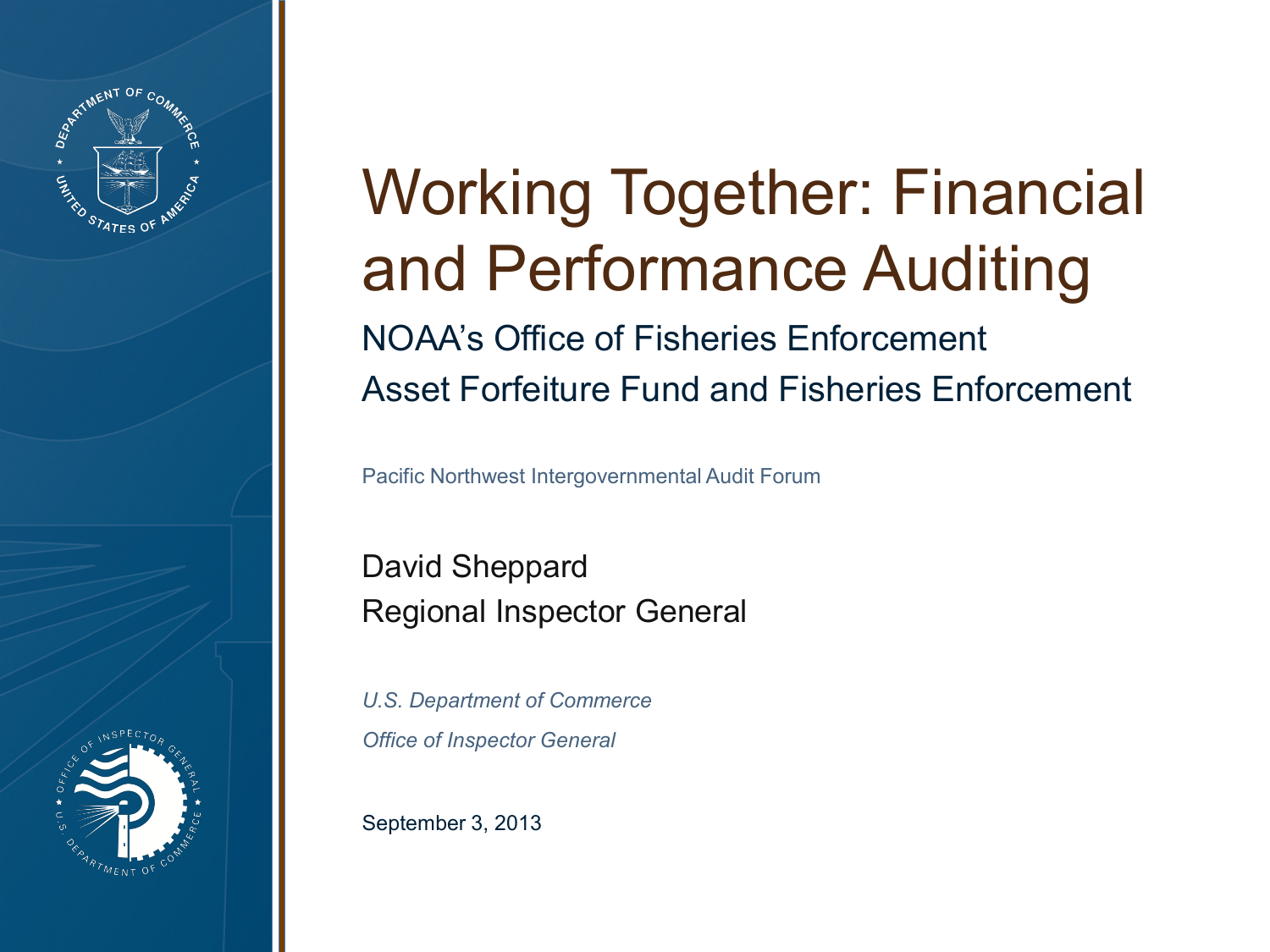

• Within the U.S. Department of Commerce, the National Oceanic and Atmospheric Administration (NOAA) is responsible for the stewardship of the nation's living marine resources and their habitat.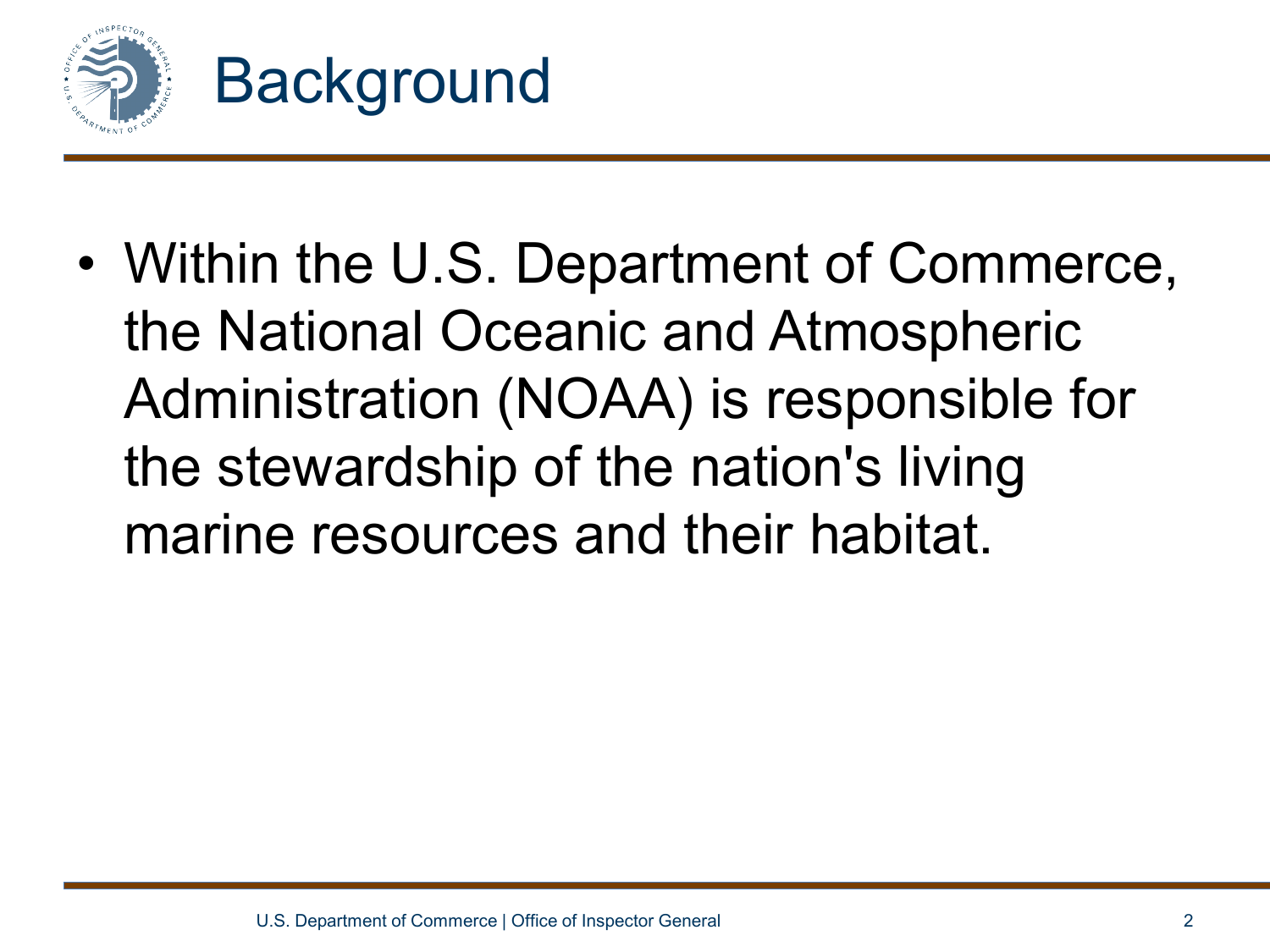

• NOAA's Office of Law Enforcement (OLE) protects marine wildlife and habitat by enforcing domestic laws and international treaty requirements. The agency's special agents and enforcement officers ensure compliance with the nation's marine resource laws and take enforcement action when these laws are violated.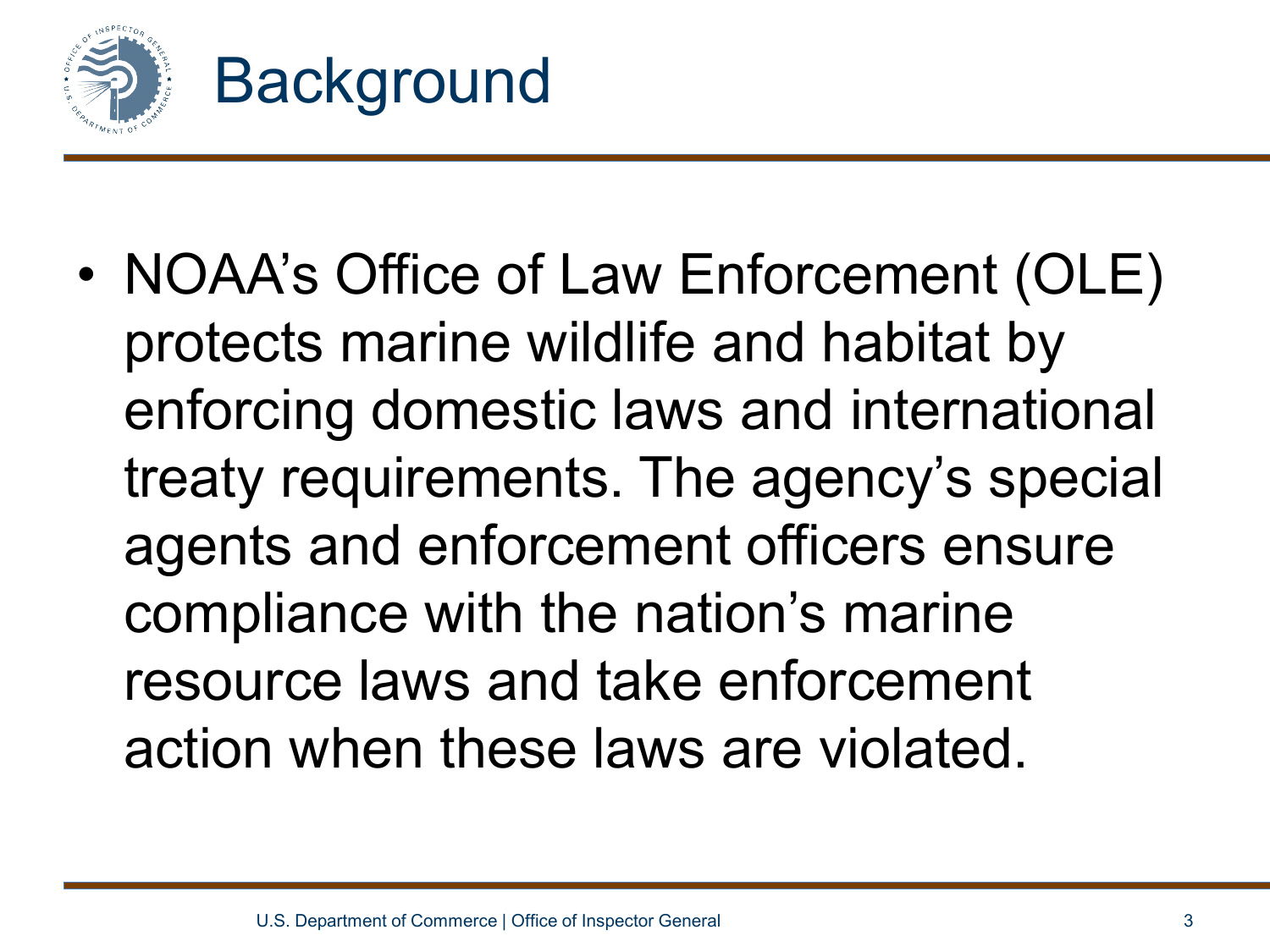

## Why We Conducted Reviews

| <b>Editorial: NOAA's</b><br>wrongful police<br>actions can't be left<br>without remedy | By Terry Weber/Correspondent                             | Congressmen assail NOAA fishing enforcement at Gloucester |
|----------------------------------------------------------------------------------------|----------------------------------------------------------|-----------------------------------------------------------|
| forum<br>By Steve Urbon<br>surbon@s-t.com<br>April 21, 2010 12:00 AM                   | New Bedford mayor urges fishing industry to boycott NOAA | <b>NOAA</b> agent's cash<br>demand draw ethics<br>fire    |

The two congressmen who last week grilled federal oceans law enforcement chief Dale Jones about findings of his agency's wrongdoing against the fishing industry during a field hearing at Gloucester's City Hall have stepped up their push for answers - and financial documents.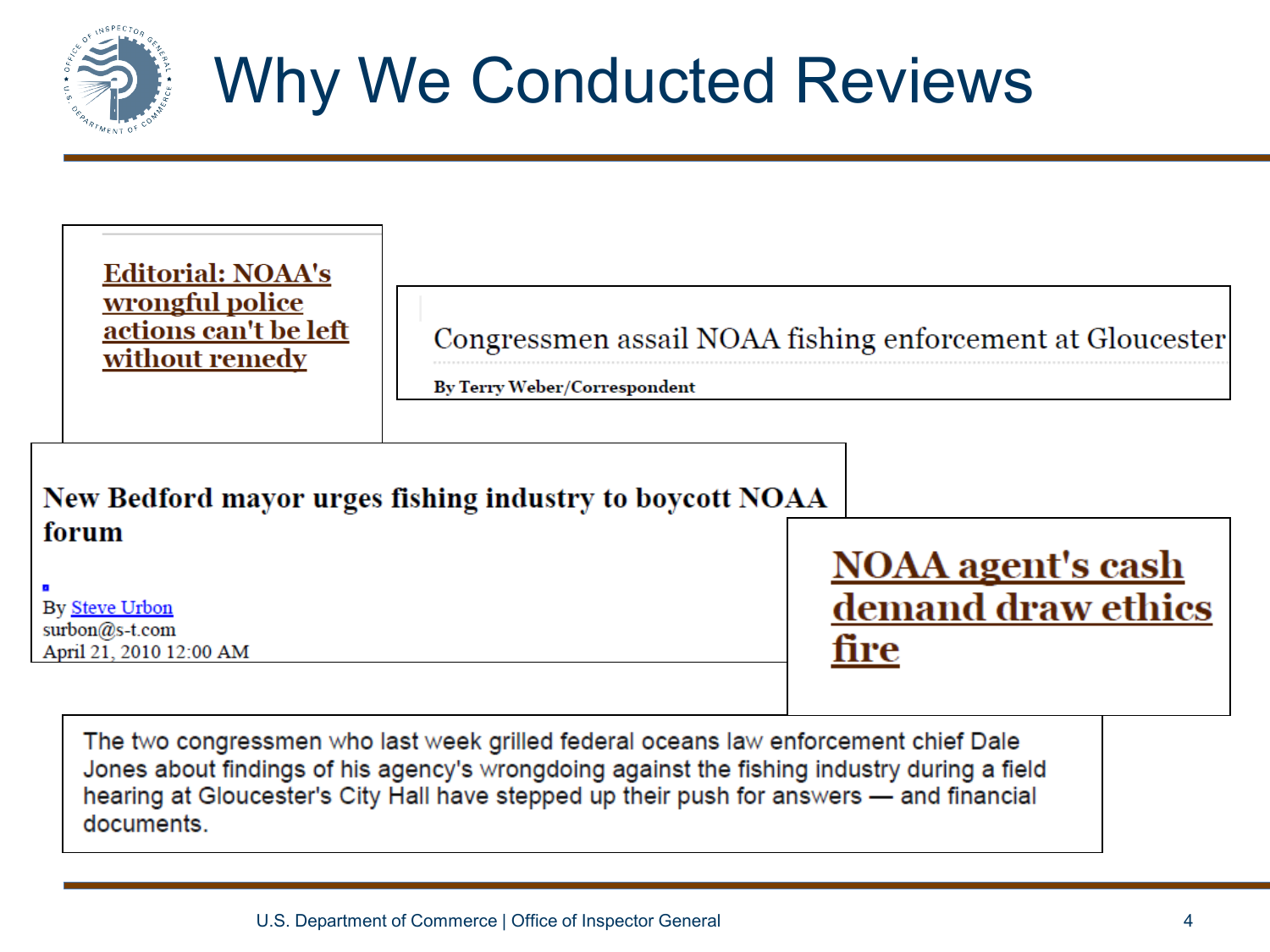

## Why We Conducted Reviews

Congress of the United States Washinaton, DC 20515

May 1, 2009

The Honorable Jane Lubchenco Administrator National Oceanic and Atmospheric Administration Room 5128 14<sup>th</sup> and Constitution Ave, NW

We understand, for example, that forty percent of Notice of Violation and Assessment fines of \$50,000 or more assessed by OLE between 2006 and 2008 are permit, reporting, and documentation violations. These kinds of violations, which do not always bear directly on preserving the fishing resource, may be difficult to avoid in a fishery with the complexity of regulations that exists in New England. However, a fine of tens of thousands of dollars could

With respect and appreciation, and we thank you for considering this request.

Sincerely,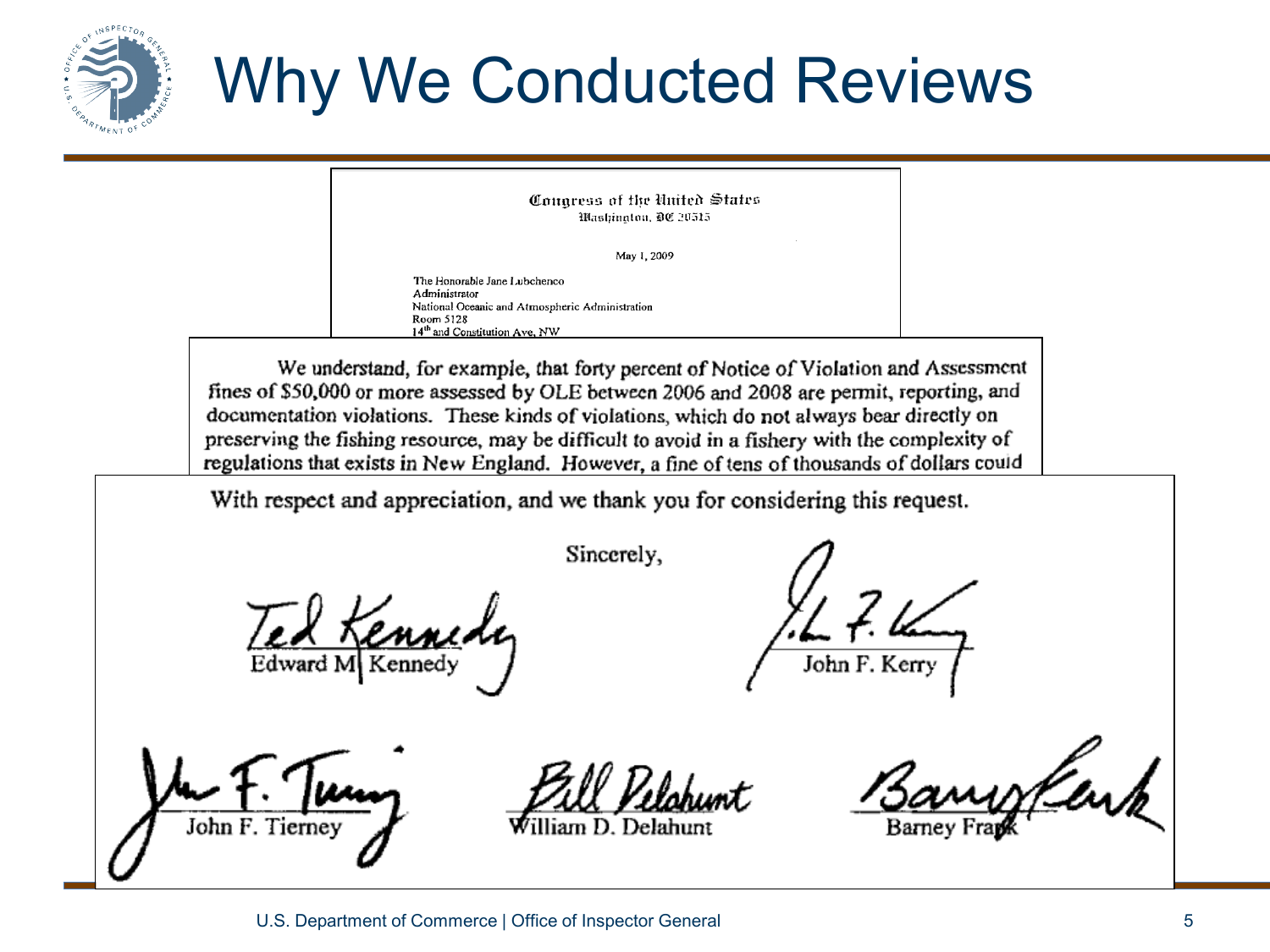

- Conducted two coordinated reviews
	- A program evaluation focusing primarily on the agency's adherence to the rules conducted by an OIG performance audit team
	- An evaluation primarily focused on financial issues related to the asset forfeiture fund was conducted by our Financial Statements Division
- The financial related team contracted with KPMG to conduct a forensic review of the fund's expenditures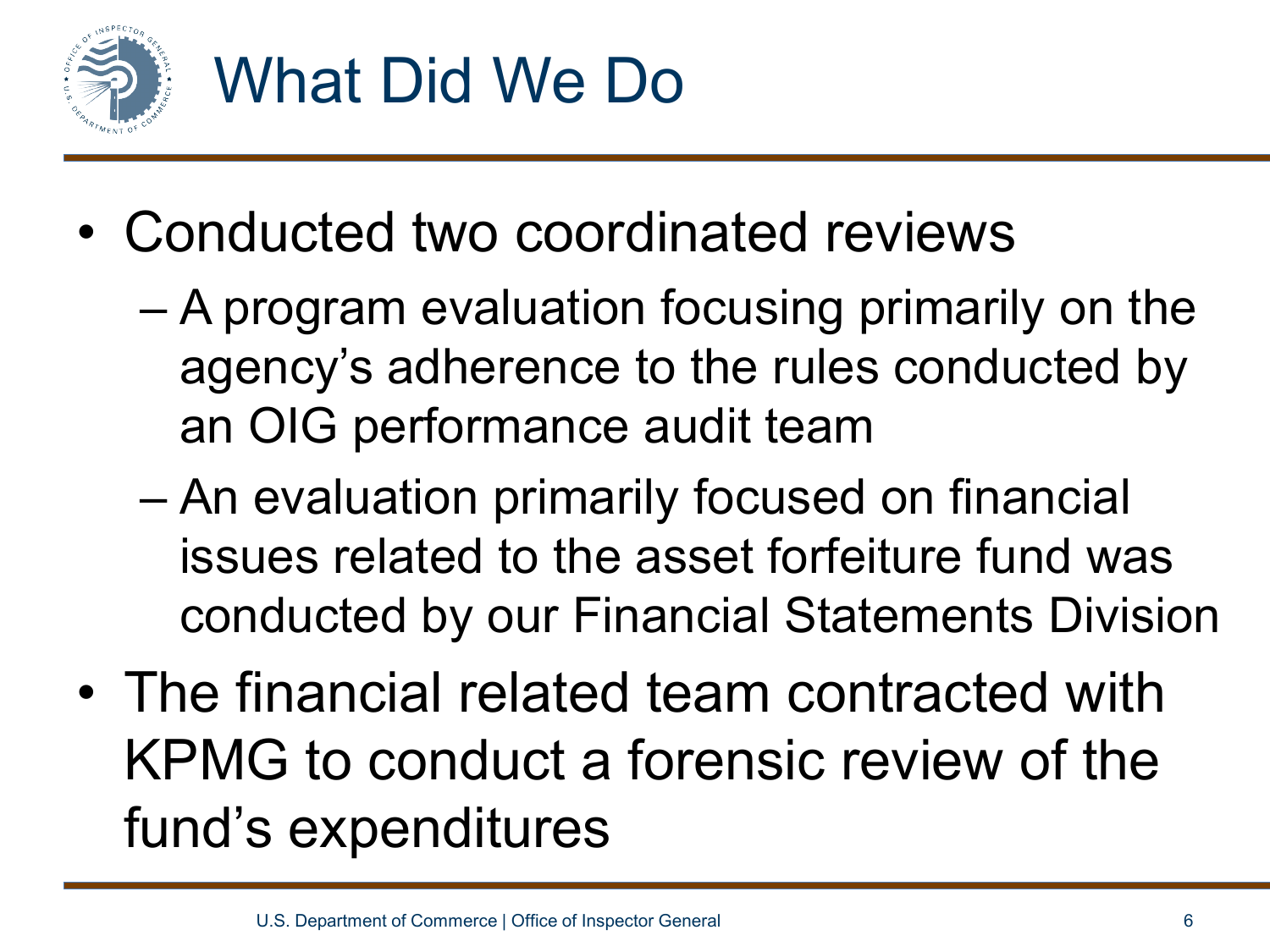

• Both teams were comprised of auditors with significant financial audit experience and significant performance audit experience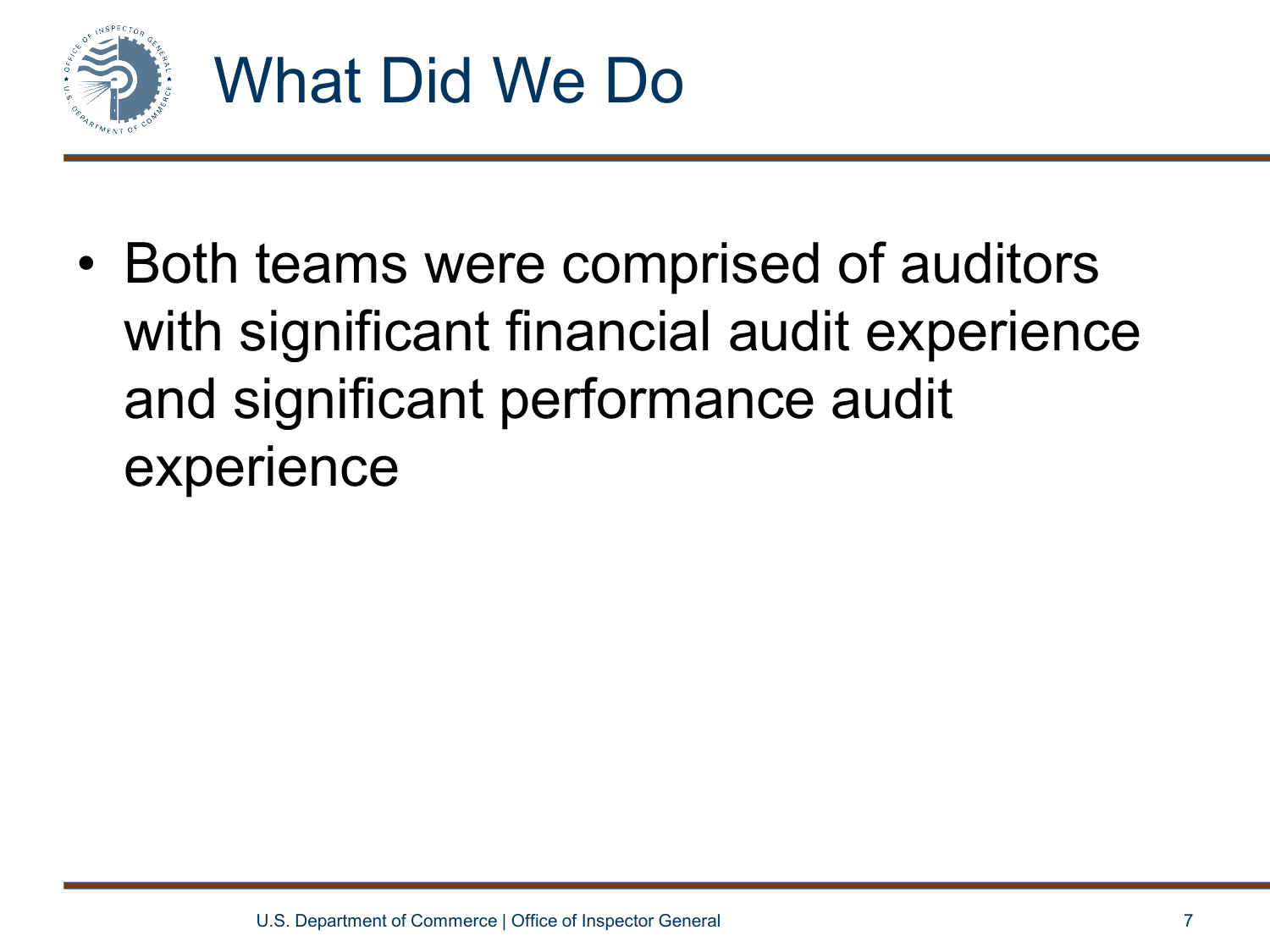

- Coordination was critical
	- Met with many of the same agency players
	- Needed many of the same documents
	- Many facts and implications in the financial leaning review were similar to those in the performance review
	- Briefings with the Inspector General often attended by both teams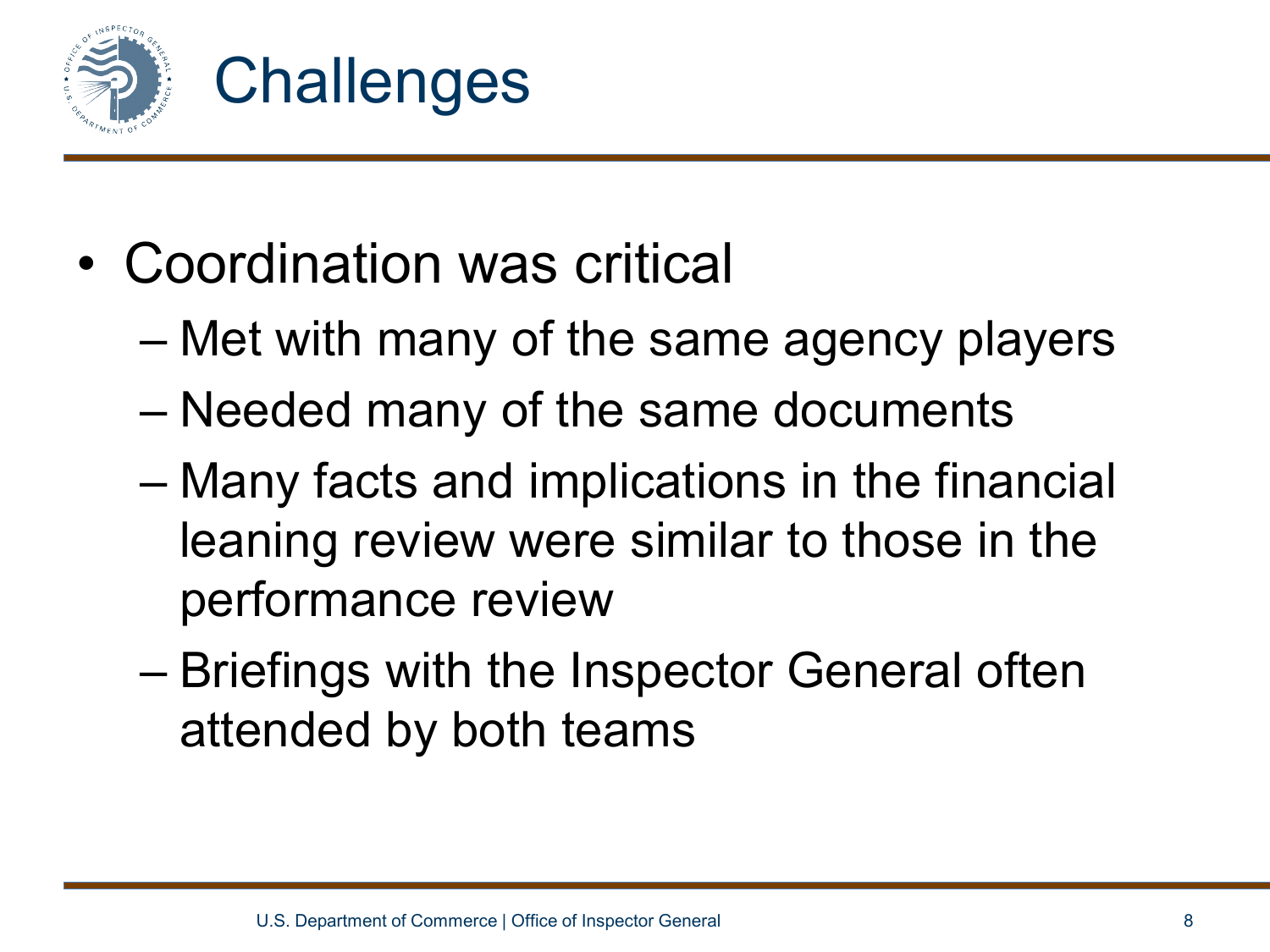

- Ability to discuss highly complex program with knowledgeable colleagues not on the project
- Used external CPA firm to perform part of the review
- Ability to value findings as cost savings and funds put to better use
- Ability to approach the asset forfeiture fund from a hybrid position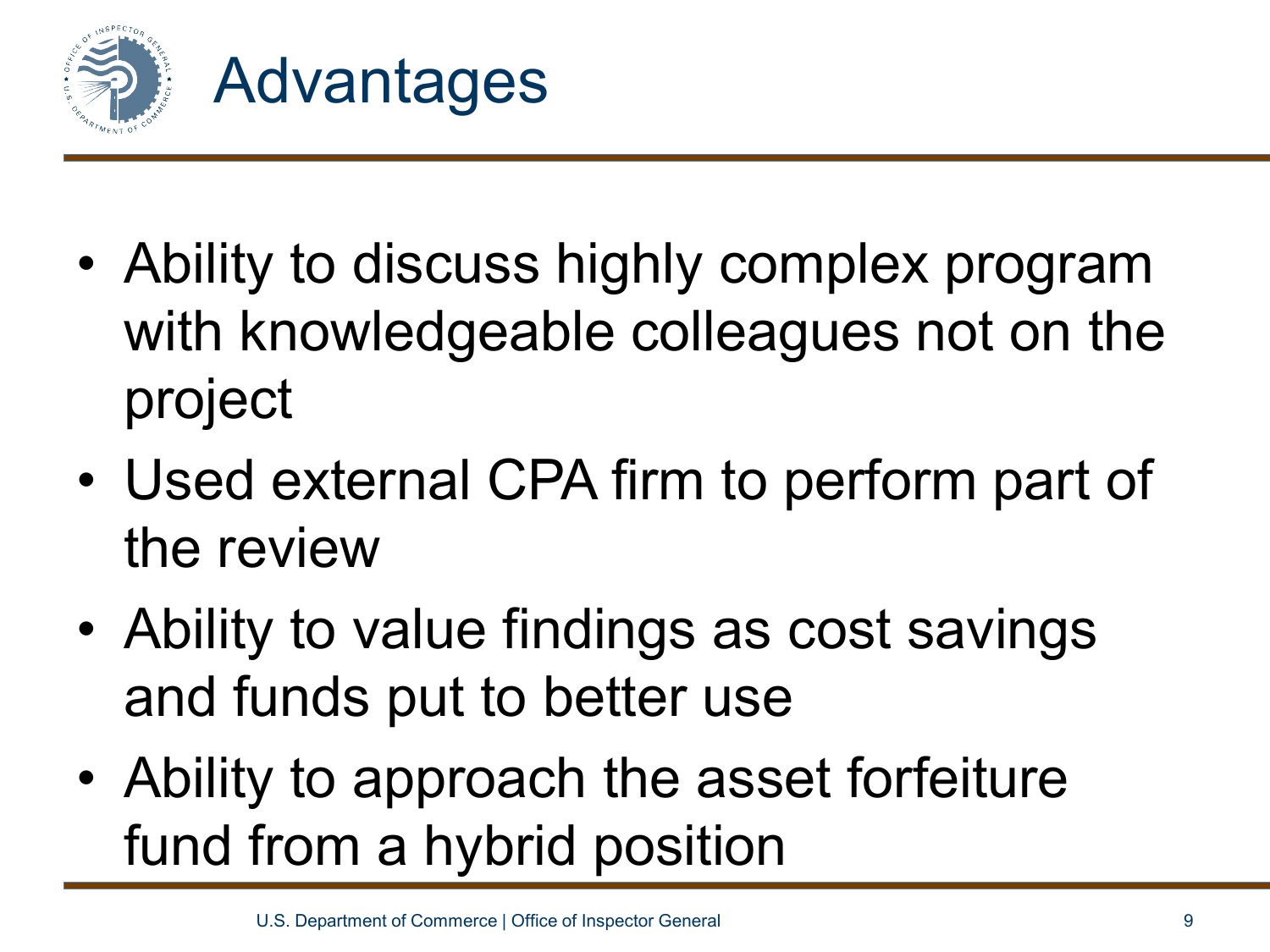

- Asset Forfeiture Fund
	- NOAA lacks appropriate controls to ensure that all proceeds from fines, penalties, and forfeitures are received and accurately recorded; and
	- The agency has not accurately recorded or adequately pursued the total amount owed for fines and penalties.
	- Some issues were recommended for further review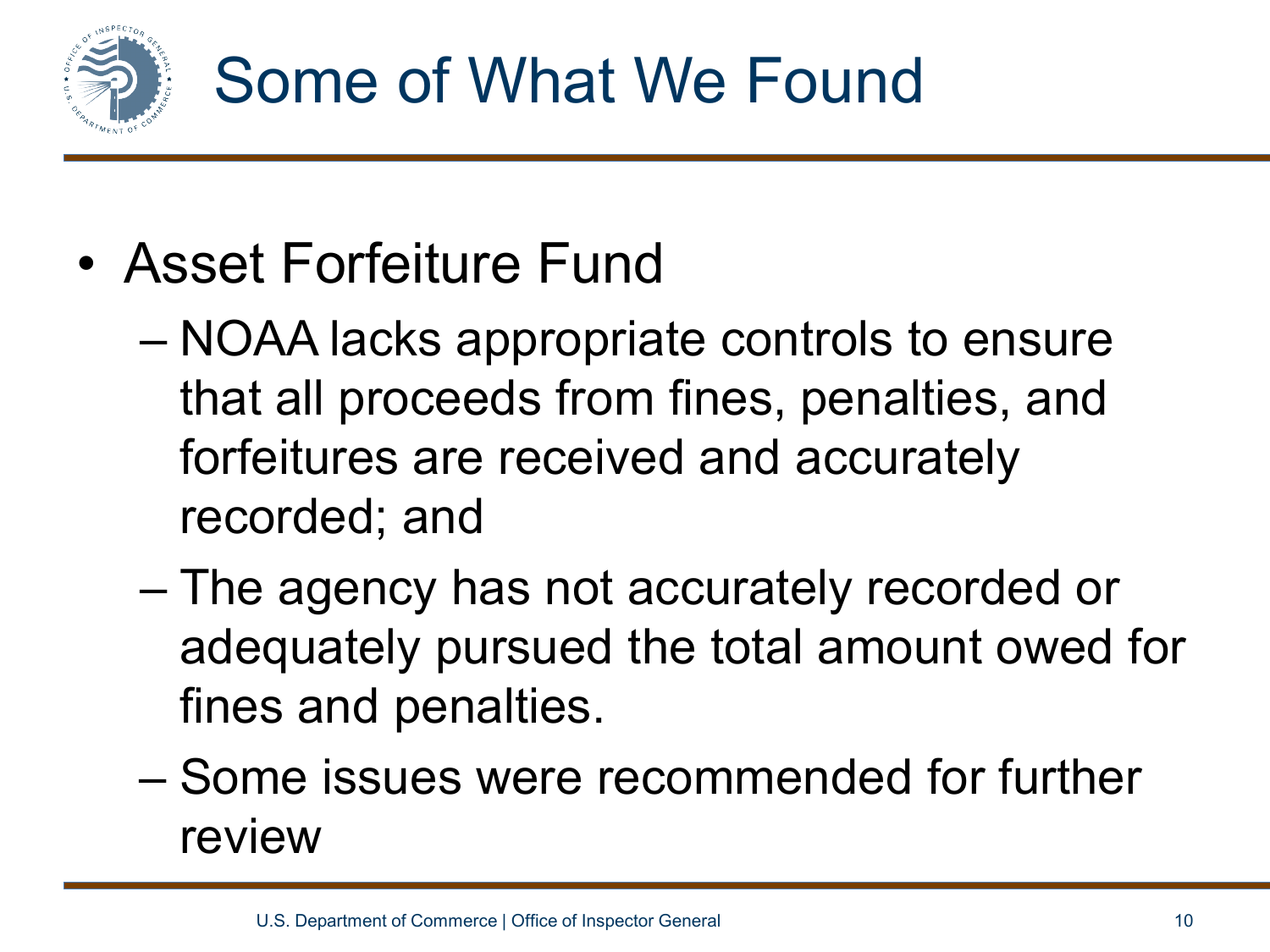

- Fisheries Enforcement
	- Regional and national priorities for office of law enforcement have not been finalized
	- NOAA's placement of the compliance liaison within the office of law enforcement raises independence concerns
	- NOAA's workforce analysis is one year behind schedule.
	- This review catapulted us into other fisheries related work, including rulemaking.